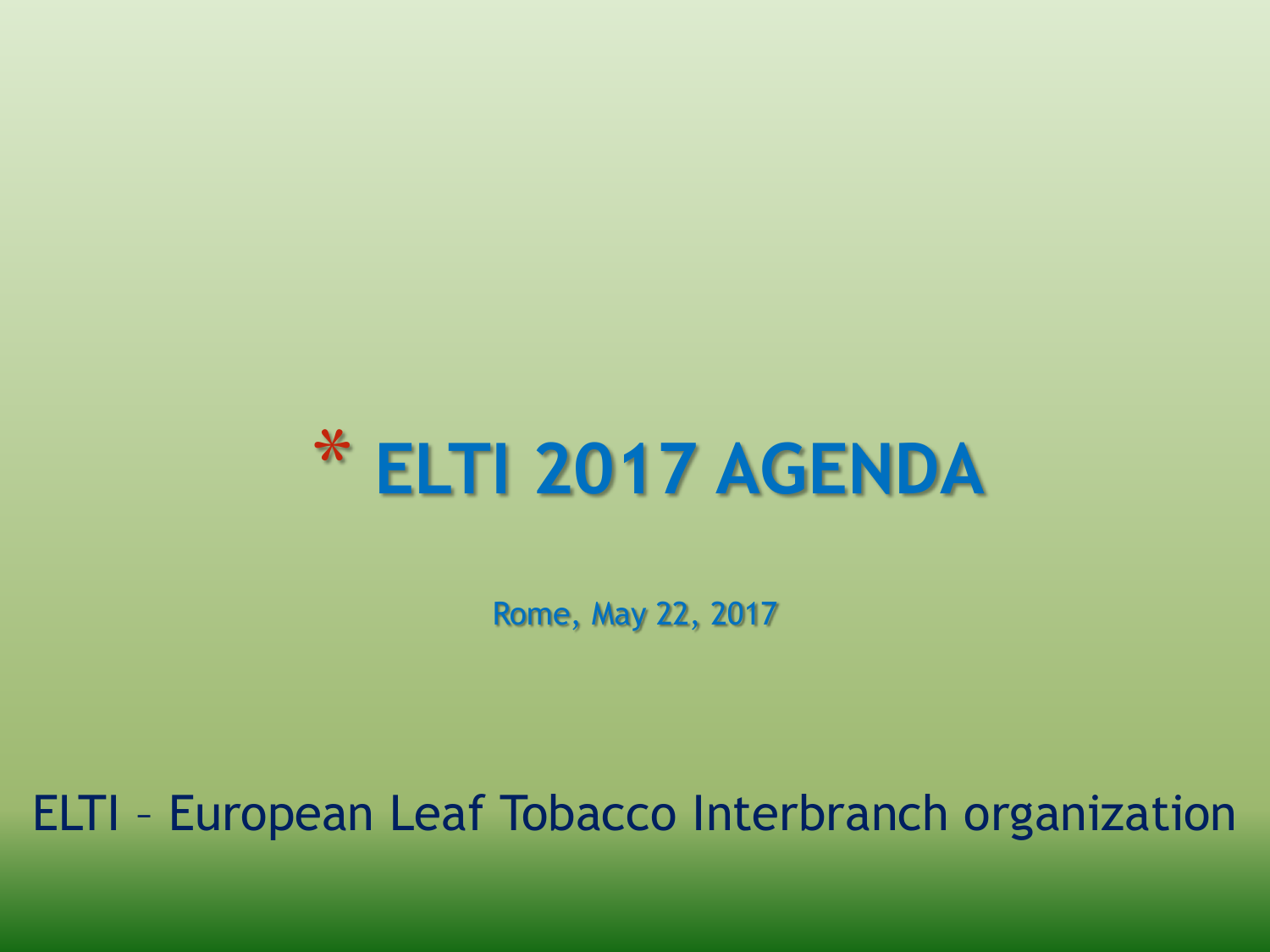

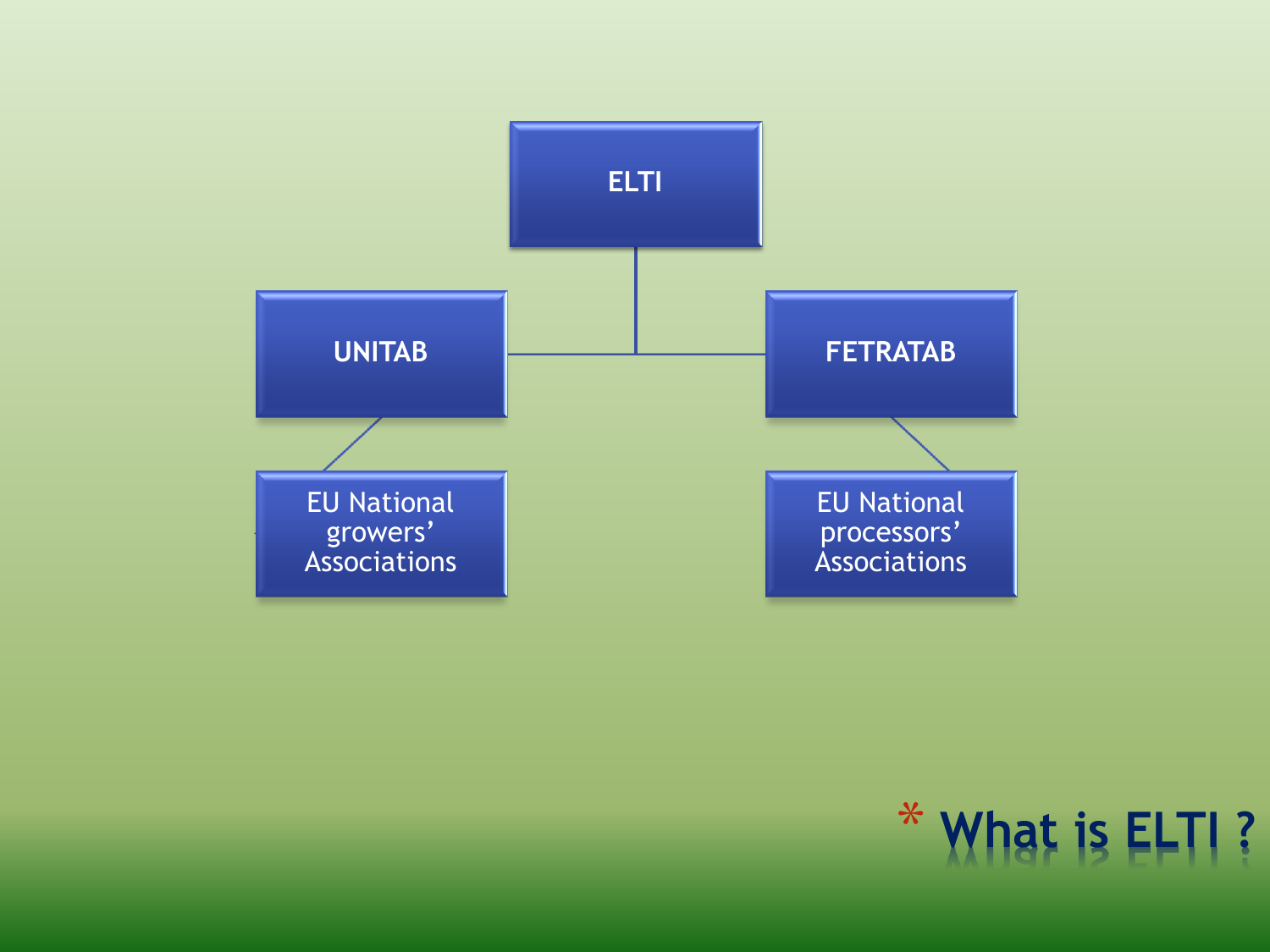- Unitab and Fetratab agreements on ELTI:
	- Internal Regulation
	- representation scheme in the Board of Directors
	- program of activities
- General Assembly meeting Rome, May 22, 2017
- Start of the recognition process (under COM Del. Reg. 2016/232)
- Political actions to re-normalize the raw tobacco sector in the EU
	- 1<sup>st</sup> goal: amend article 52 (reference to annex I, deletion od the positive list)
	- 2<sup>nd</sup> goal: definition of minimum homogeneous EU level rules on raw tobacco marketing (recognition of the operators, registration of contracts, controls, sanctions)
	- 3<sup>rd</sup> goal: possible EU/MS financial contributions to pay controls
- Meetings with EU level manufacturers for a multiannual program on the EU tobacco (duration, quantities, requirement for area of origin/variety)

## \* **ELTI - 2017 Agenda points**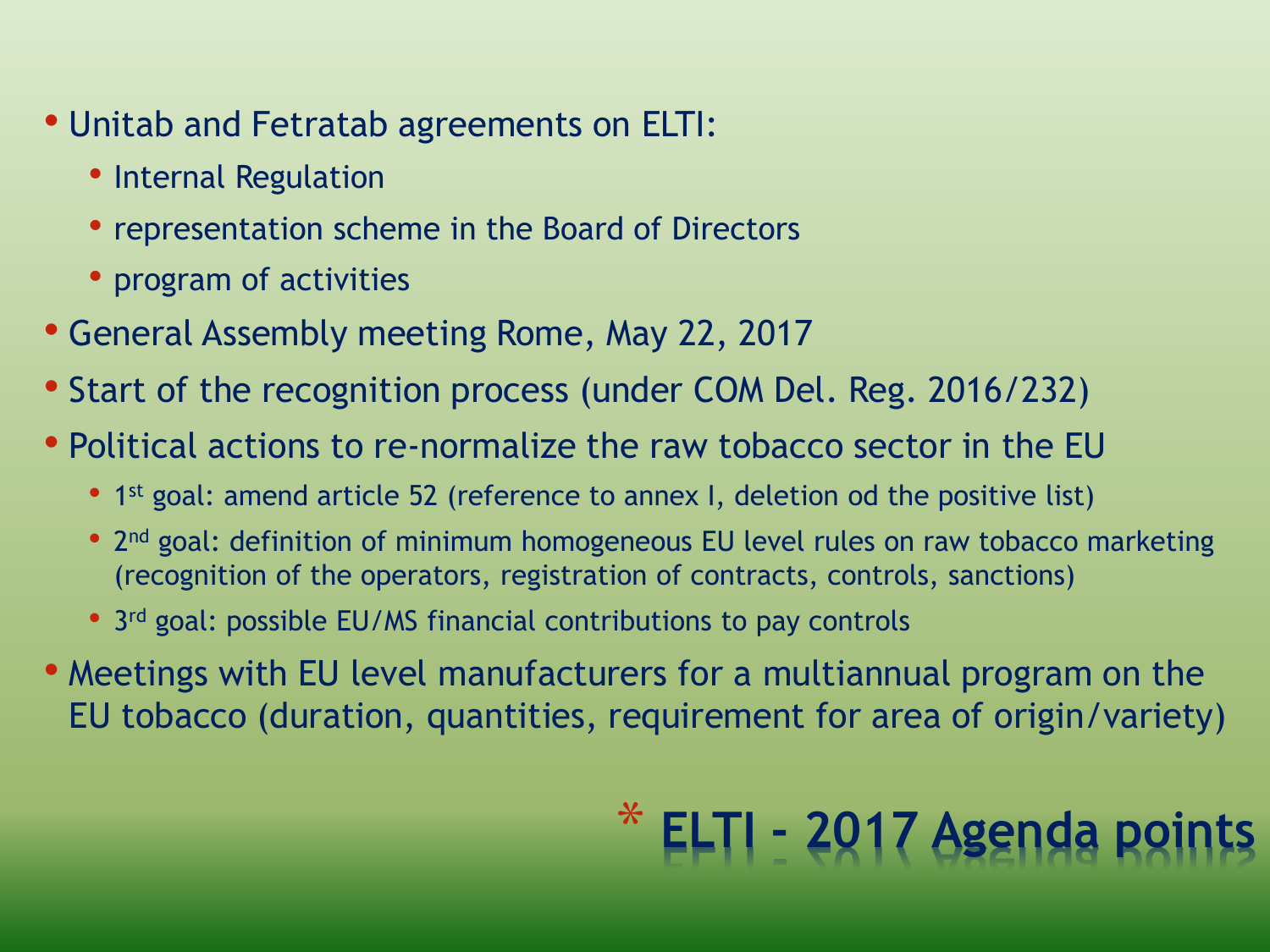

# \* **ELTI - 2017 path and goals**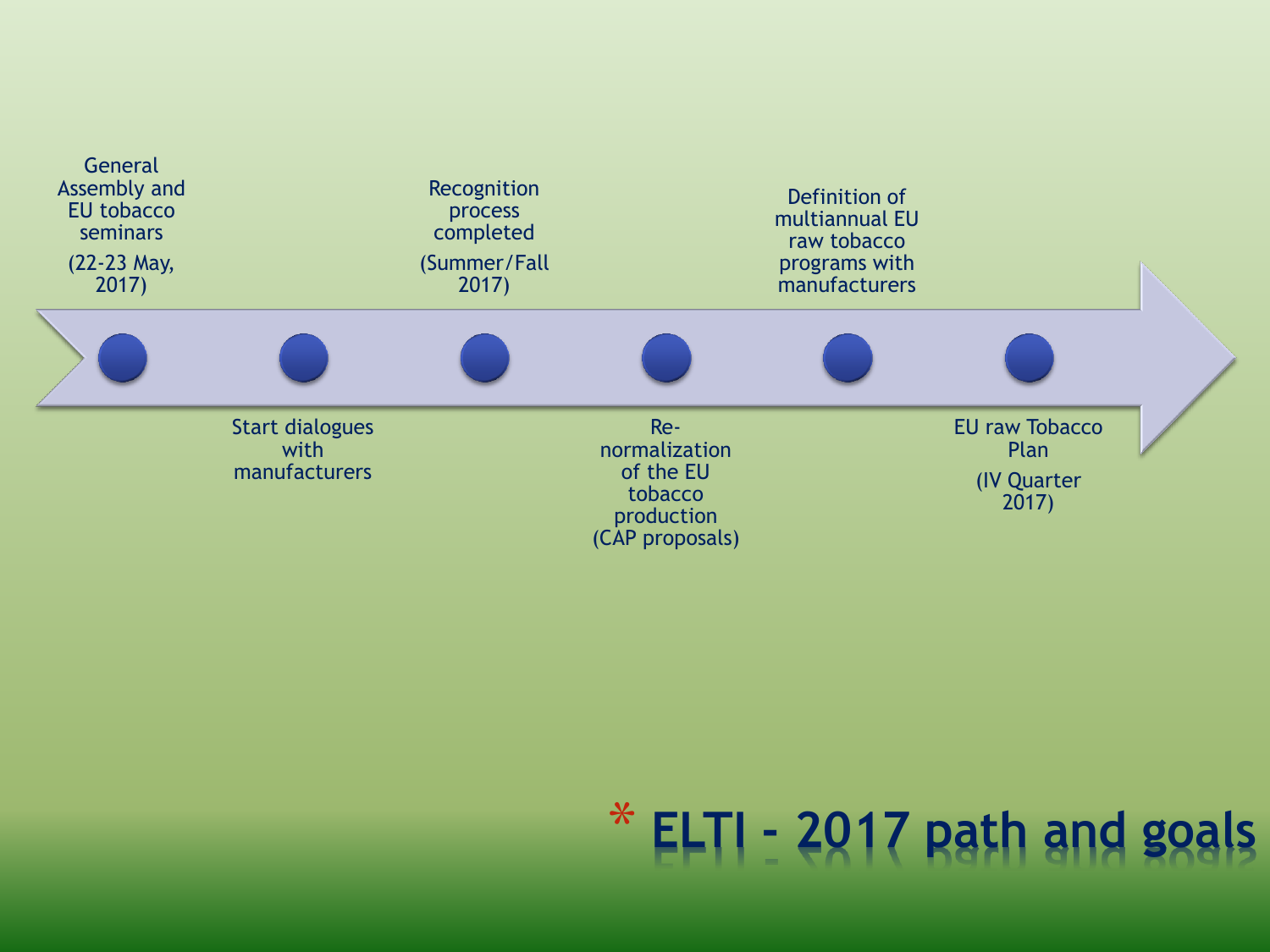#### **Organized by ELTI together with and hosted by the Italian Ministry of Agriculture**

- Day 1 May 22, 2017:
	- Morning: Unitab and Fetratab General Assemblies
	- Afternoon: ELTI General Assembly
	- *(In Malta, possible common declaration of the Ministers of Agriculture of the concerned MS)*
- Day 2 May 23, 2017:
	- Morning: seminar of Ministries of Agriculture delegates from the concerned Member State on the ELTI recognition process
	- Afternoon:
		- Assembly of the Mayors of the Tobacco Towns Association of the EU producing Countries (with display and tasting of EU tobacco districts food and wine specialties); Common Declaration
		- Seminar on the situation and perspectives of EU raw tobacco

### \* **May 2017 - ELTI Assembly and EU Tobacco Seminar**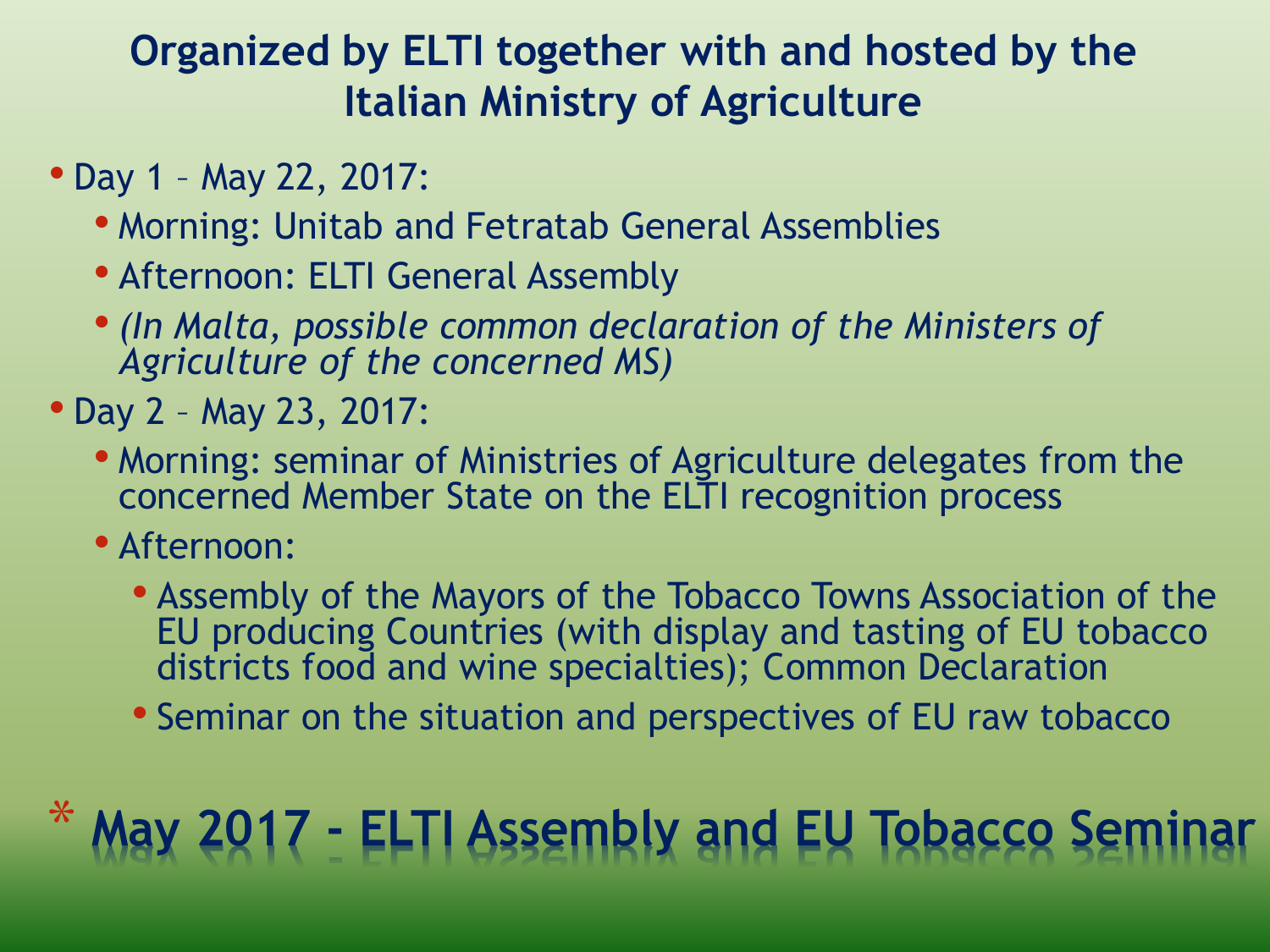- EU Tobacco Excise Directive (2011/64/EU) revision process
- Promotion of establishment of National raw tobacco IOs (where opportune/possible)
- Promotion of National Tobacco Interbranch Agreements (erga omnes extension of the rules/financial contributions)
- EU Tobacco phytosanitary plan and guidelines
- EU raw Tobacco development plan
- ELTI meetings with EFFAT
- Proposal for the CAP post 2020: support for a family agriculture, high labour impacting, environmentally friendly like tobacco is

# \* **ELTI – other 2017 issues**